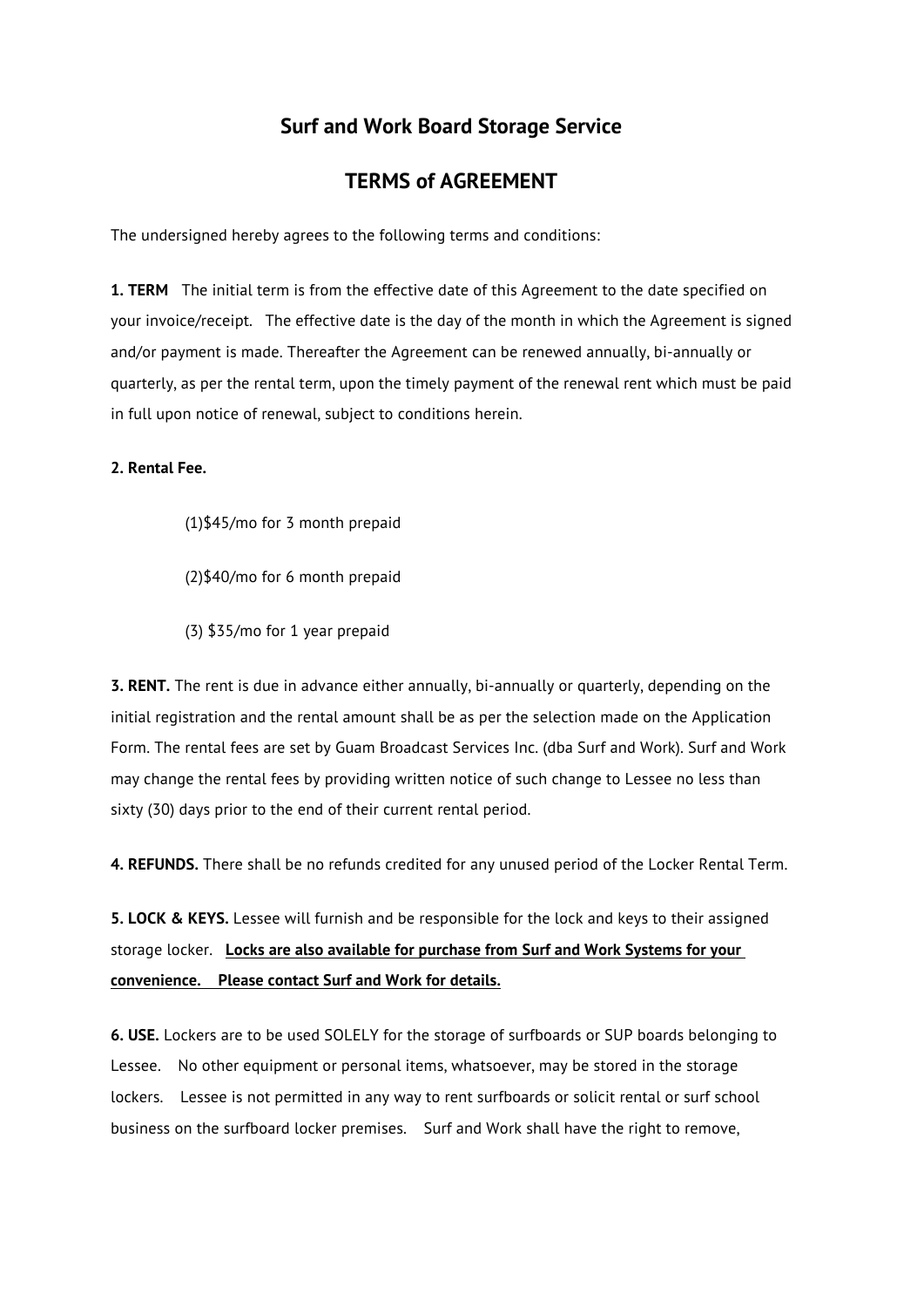without notice to Lessee or liability to Surf and Work, any non-surfboard item that is not authorized to be stored in, at or on the locker.

**7. ITEMS STORED.** All boards stored in the storage locker must be clean and in functioning condition. Nothing shall be stored that would violate Village & City, State or Federal legal statutes or any other bylaws or regulations of governmental authorities.

**8. ACCESS.** Surf and Work shall have the right to access the locker in case of emergency or for routine operation or maintenance of the racks. In the case of routine operation or maintenance of the racks, written notice shall be provided to Lessee where practical. In the unlikely event that Surf and Work must remove Lessee's lock for routine access, Surf and Work will replace said lock with another lock at no cost to Lessee.

**9. MODIFICATION.** Storage lockers may not be modified, altered, or changed in any way.

**10. DAMAGE.** Lessee is liable for any damage to Lessee's assigned storage locker or any other locker or other property of Surf and Work or other clients' property as a result of Lessee's negligence or misuse. It is furthermore understood that Lessee is solely liable for any damage to its personal property (surfboard, standup paddle board, board cover, fins, leash, etc) and the use of the lockers are at Lessee's sole risk.

**11. ASSIGNMENT & SUBLEASE.** The storage lockers may neither be assigned nor sublet.

**12. TERMINATION.** This Agreement will automatically terminate and the locker returned to the control of Surf and Work Systems if:

**a.** The rent remains unpaid for 30 days after rent becomes due; or,

**b.** Lessee fails to comply with any of the provisions of this Agreement within 15 days after Surf and Work has given Lessee written notice to comply with any of the aforesaid provisions. Surf and Work shall give Lessee notice of its intention to terminate this Agreement for non-compliance of any of the aforesaid provisions by sending a certified letter to Lessee's last known address. The 15 days will commence upon the date of the mailing of the letter. Compliance includes payment of Surf and Works' fees and expenses incurred in enforcement of the aforesaid provisions.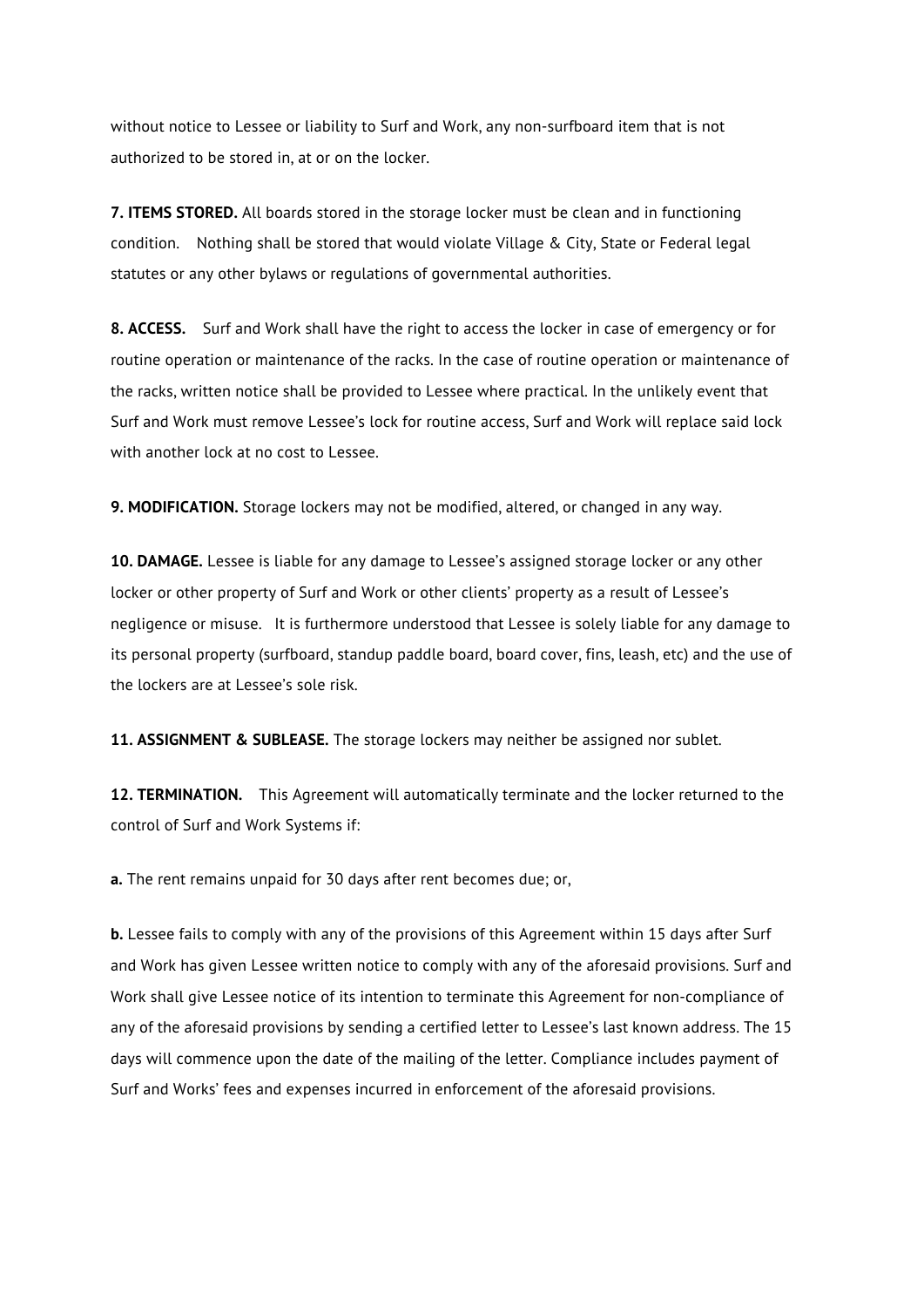**13. REMOVAL OF CONTENTS.** Upon the termination of this Agreement due to non-payment, Surf and Work may have the surfboard locker's contents removed from the locker to a storage area of Surf and Works' choosing without notice. Thereafter, said contents may be disposed of by Surf and Work with the cost of disposal to be borne by the Lessee, provided that Surf and Work has given Lessee notice of its intention to do so by sending a certified letter to Lessee's last known address, giving the Lessee 30 days within which to retrieve its belongings. The 30 days will commence upon the date of mailing of the letter. Lessee may retrieve its belongings within 30 days provided Lessee pays to Surf and Work all due fees and costs, including appropriate storage charges.

**14. HOLD HARMLESS.** Lessee acknowledges that it has been advised that the storage of any surfboard in the Surf and Works' surfboard lockers is solely at their own risk. Lessee hereby expressly assumes full responsibility for any and all damage to any personal items, or the loss of any personal item stored in Lessee's assigned locker, and agrees and covenants and holds Surf and Work, its employees and its Board of Directors harmless from any claims arising from said damage or loss.